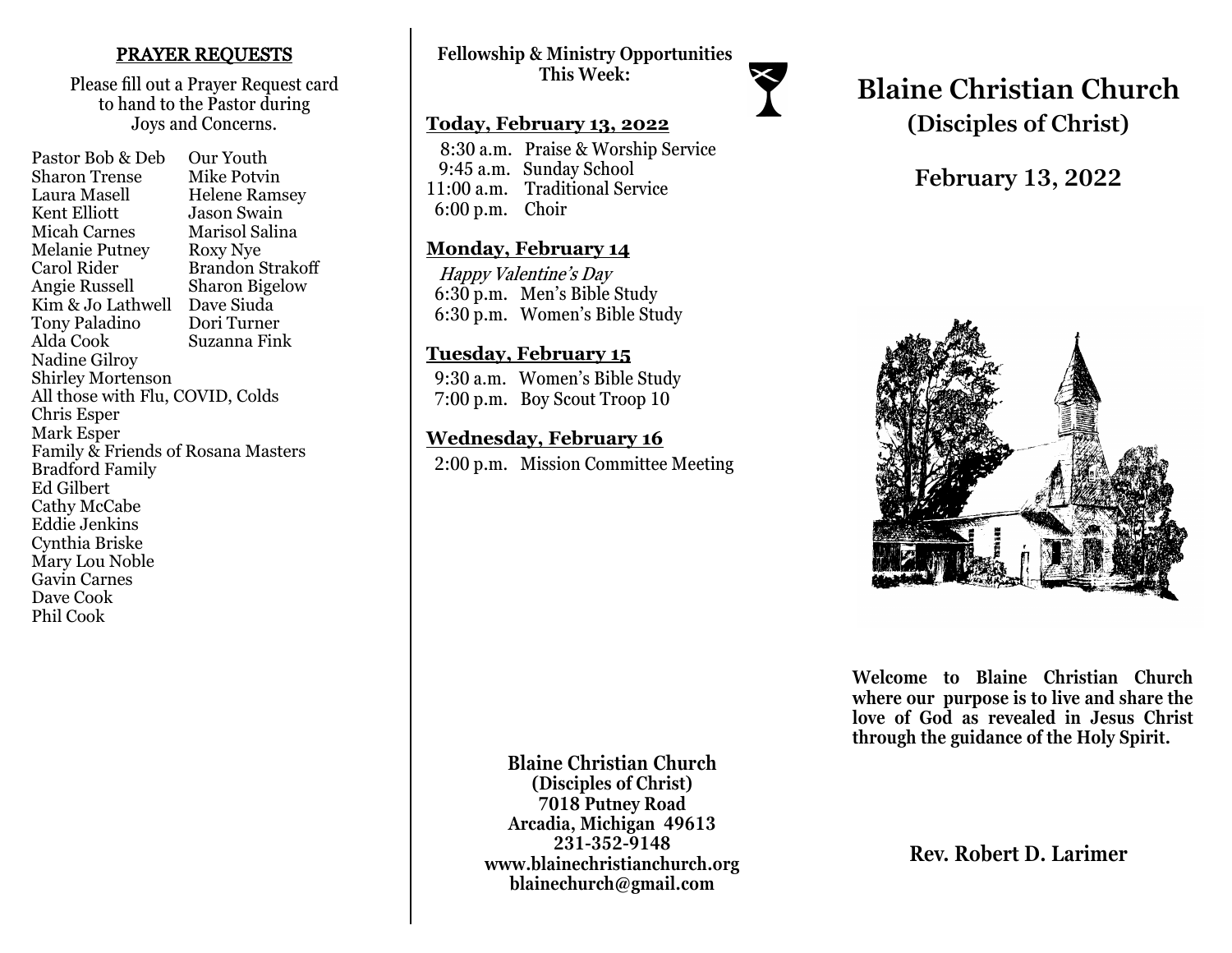## **Praise & Worship Service 8:30 a.m.**

\*Passing the Peace

\*Songs of Praise

Children's Moment

Prayer for Illumination

Scripture Readings Jeremiah 17:5-10 Pg. 631 Luke 6:17-26 Pg. 837

Sermon - "Blessings and Woes"

\*Song of Praise \*Invitation \*Song of Praise

Joys and Concerns Pastoral Prayer

Communion All who profess Jesus Christ as Lord and Savior are invited to partake.

\*Benediction

Elders are available on either side of the sanctuary to pray with and for you after the service.

#### SERVING TODAY

Minister: Robert D. Larimer Worship Leader: Gerri VanAntwerp Praise Team: Mike Brief, Jenny Caylen, Jacque Erdman, Doug Erdman, Deb Larimer, Carolyn Waterson Children's Moment: Greeter: Mike VanAntwerp Usher: Charlotte Putney Fellowship: Rick & Cheryl Kemperman

## **Traditional Service 11:00 a.m.**

Prelude

Time of Sharing

Passing the Peace

\*Introit Christ Be Our Light

 $*Hvmn$  of Praise  $* 277$ Christians, We Have Met to Worship

\*Invocation

\*Response Seek Ye First

Children's Moment

Anthem - Shout to the Lord Kids Kare is offered following the anthem.

Prayer for Illumination

| <b>Scripture Readings</b> |         |
|---------------------------|---------|
| Jeremiah 17:5-10          | Pg. 631 |
| Luke 6:17-26              | Pg. 837 |

Sermon - "Blessings and Woes"

| <i>*</i> Hymn of Invitation<br>We Have Heard a Joyful Sound (vs.1-3) | #479 |
|----------------------------------------------------------------------|------|
| *Invitation<br>We Have Heard a Joyful Sound (vs. 4)                  | #479 |
| Joys and Concerns<br><b>Pastoral Prayer</b>                          |      |
| Call to Communion                                                    |      |

Hymn of Preparation # 393 One Bread, One Body

Sharing of the Bread & Cup All who profess Jesus Christ as Lord and Savior are invited to partake.

\*Benediction

\*Closing Chorus Family of God (chorus)

Elders are available on either side of the sanctuary to pray with and for you after the service.

#### SERVING TODAY

 Minister: Robert D. Larimer Elders: Wayne & Lynda Faber Worship Reader: Rhonda Nye Prelude: Lynda Faber Pianist: Mercy Sobkoviak Choir Director: Carolyn Waterson Children's Moment: Kids Kare: Jenny Caylen Diaconate Servers: Patrick Kenny, Bob Bell, Sonja Reitan, *1 volunteer needed please* Greeter: Ken Nye Usher: Bonnie Putney Fellowship: Ellice Franklin

## **The Lord's Prayer**

Our Father, who art in heaven, hallowed be Thy name. Thy Kingdom come, Thy will be done on earth as it is in heaven. Give us this day, our daily bread and forgive us our debts as we forgive our debtors. Lead us not into temptation, but deliver us from evil. For thine is the kingdom and the power and the glory forever. Amen.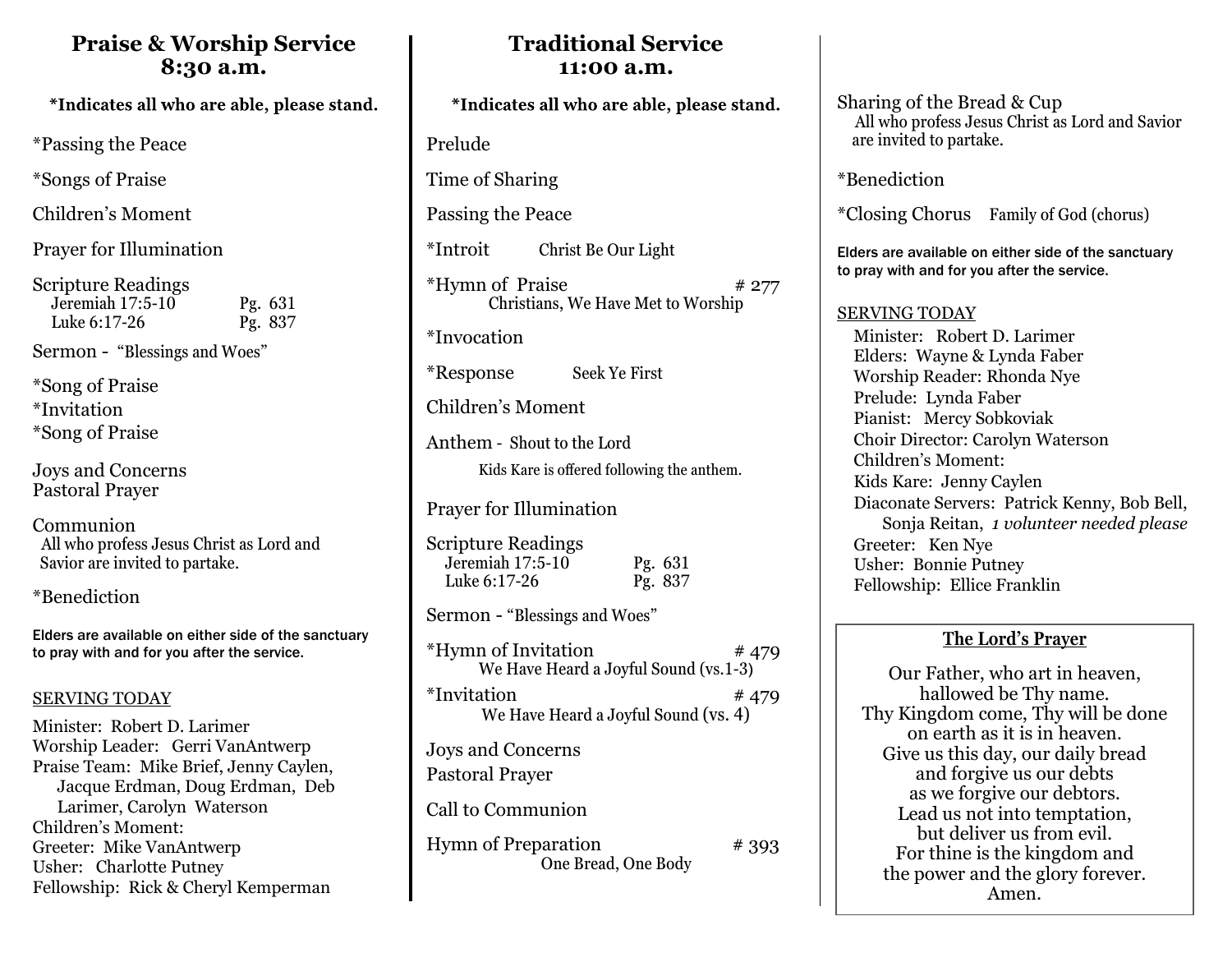#### Sunday, February 13, 2022

Please wear your name tags while you are here for worship services.

PRAYER CARDS are available in the chair pockets in front of you. You are asked to fill these out to help our Pastor with correct spelling, correct information and to keep this time in the service prayerful.

Thank you to Jenny Caylen, Michelle Herron, Lorraine LaGuire, and Linda Yeager for making fudge to send to our college kids Valentine's Day.

Lent begins on Ash Wednesday, March 2nd. We will have a soup supper at 6:30 pm and a service of ashes at 7:15 pm in the small sanctuary. Devotionals for Lent, *Drawn to the Cross*, are now available in fellowship hall. Names and addresses are on the devotionals, so please pick up yours and consider delivering one to someone who is more homebound this season.

Do you want a hands on way to "tie" some prayer into a blanket? Call or text Annette Ervin at 615-856-7855 for a Prayer Tie Blanket kit. Be a part of making a blessing for someone in need.

Flyers about the WinSome Women Christian Retreat in Bay Harbor coming this spring are on the table to the left of the double doors in the Fellowship Hall. Retreat choices are: Tuesday-Wednesday, May 17th-18th, Wednesday-Thursday, May 18th-19th, or Thursday-Friday, May 19th-20th. Please pick up a copy for info about speakers, featured musician, and the website address for online registration which opens on Saturday, March 5th. If you have questions, contact Cathy Bodell, bbandcb@att.net, 231/871-1553.

#### BACN Winter Food Drive – February 24-26, 10 am - 5 pm

Help Benzie Area Christian Neighbors provide lunch to area families in need through donations of Peanut Butter, Soup, Canned Pasta, Saltine Crackers, & Fruit Cups. Our local grocery stores in Frankfort, Benzonia and Honor have stocked extra of these lunch items to the best of their ability. Financial donations help BACN purchase food in bulk and may be made in lieu of purchasing food. Financial donations will be accepted a the stores during the food drive, online at www.benziebacn.org, or mailed to BACN, PO Box 93, Benzonia MI 49616.

Please wear your name tags while you are here for worship services.

PRAYER CARDS are available in the chair pockets in front of you. You are asked to fill these out to help our Pastor with correct spelling, correct information and to keep this time in the service prayerful.

Thank you to Jenny Caylen, Michelle Herron, Lorraine LaGuire, and Linda Yeager for making fudge to send to our college kids Valentine's Day.

Lent begins on Ash Wednesday, March 2nd. We will have a soup supper at 6:30 pm and a service of ashes at 7:15 pm in the small sanctuary. Devotionals for Lent, *Drawn to the Cross*, are now available in fellowship hall. Names and addresses are on the devotionals, so please pick up yours and consider delivering one to someone who is more homebound this season.

Do you want a hands on way to "tie" some prayer into a blanket? Call or text Annette Ervin at 615-856-7855 for a Prayer Tie Blanket kit. Be a part of making a blessing for someone in need.

Flyers about the WinSome Women Christian Retreat in Bay Harbor coming this spring are on the table to the left of the double doors in the Fellowship Hall. Retreat choices are: Tuesday-Wednesday, May 17th-18th, Wednesday-Thursday, May 18th-19th, or Thursday-Friday, May 19th-20th. Please pick up a copy for info about speakers, featured musician, and the website address for online registration which opens on Saturday, March 5th. If you have questions, contact Cathy Bodell, bbandcb@att.net, 231/871-1553.

#### BACN Winter Food Drive – February 24-26, 10 am - 5 pm

Help Benzie Area Christian Neighbors provide lunch to area families in need through donations of Peanut Butter, Soup, Canned Pasta, Saltine Crackers, & Fruit Cups. Our local grocery stores in Frankfort, Benzonia and Honor have stocked extra of these lunch items to the best of their ability. Financial donations help BACN purchase food in bulk and may be made in lieu of purchasing food. Financial donations will be accepted a the stores during the food drive, online at www.benziebacn.org, or mailed to BACN, PO Box 93, Benzonia MI 49616.

#### Sunday, February 13, 2022